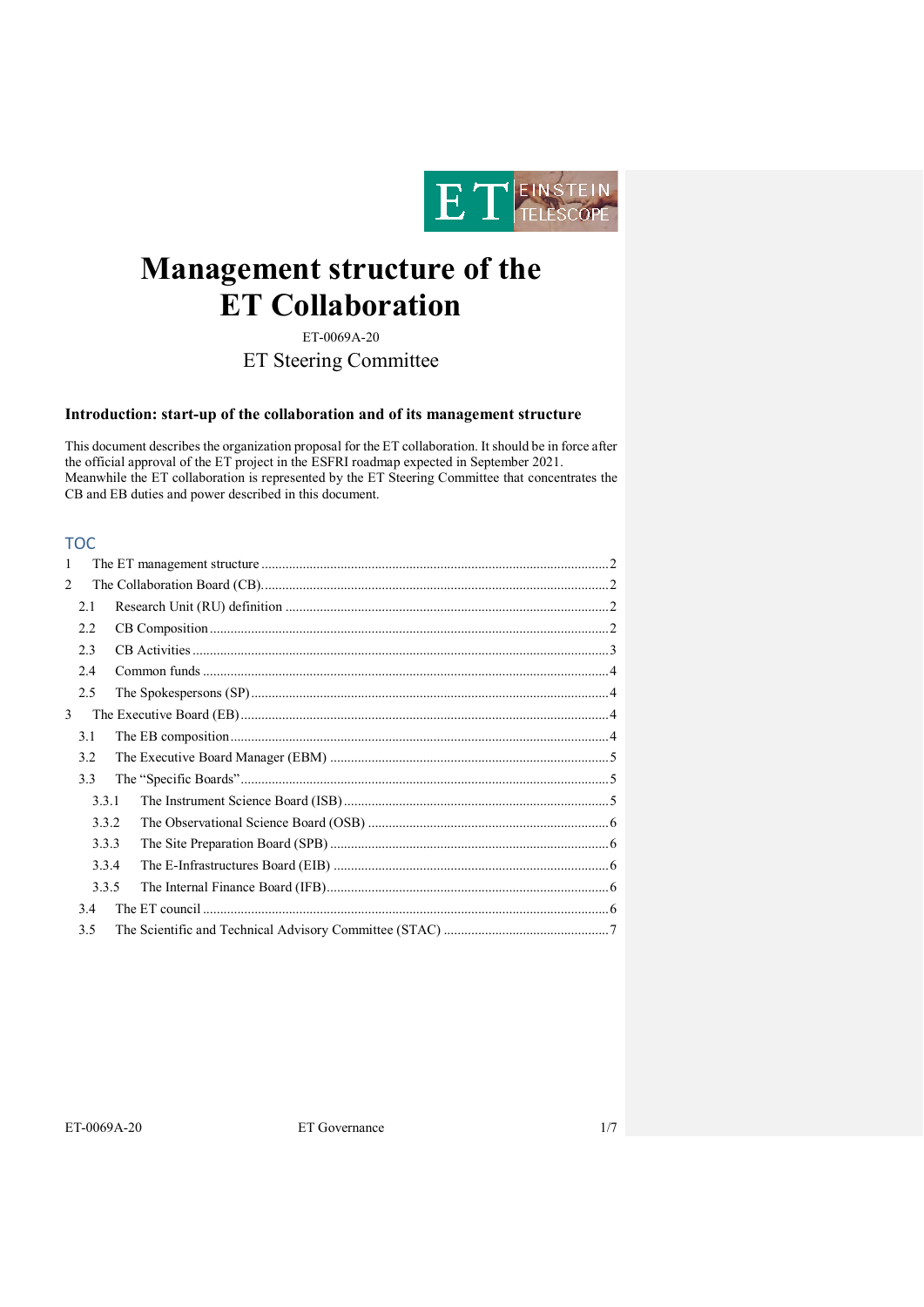## <span id="page-1-0"></span>**1 The ET management structure**

The ET proposal for the 2021 update of the ESFRI roadmap contains a first embryonal description of the ET organisation, suggested by some of the institutions participating in the ET proposal and signing the ET consortium agreement submitted on that occasion. An update of the submitted organigram, realised by the ET steering committee, is shown in [Figure 1.](#page-2-1) The overall organisation scheme of ET sees two main composite elements, the "project" and the "collaboration", having many overlaps, links, relationships and synergic roles.

This document describes the Collaboration Board, the Executive Board and its components.

# <span id="page-1-1"></span>**2 The Collaboration Board (CB).**

The CB represents the ET collaboration. The CB includes representatives from each participating Research Unit (RU).

### <span id="page-1-2"></span>**2.1 Research Unit (RU) definition**

Usually groups belonging to the same university are regarded as a single research unit. In case of a National or Regional research institution with geographically distributed sections, each local section is usually defined as an independent RU. Exceptions can be agreed on by the CB with a qualified majority of 75%.

In case both a local University and a national or regional institute's local section are present in ET, if there is an affiliation mechanism between them, they usually constitute a single RU. The CB has flexibility and discretionarily to adapt the above indications to specific and motivated cases.

# <span id="page-1-3"></span>**2.2 CB Composition**

Each research unit, having more than 1.5FTE (Full Time Equivalent), is represented in the CB by at least one delegate. A certain level of correlation between the FTE declared by the RU and the number of its delegates is expected. This proportionality is implemented according to mechanisms, to be defined by the CB, balancing the effective (positive or negative) growth of a RU with the need of a rather stable composition of the CB.

The proportionality could be implemented either on the number of delegates expressed by the RU or by the weight of the vote of each RU delegate. In the first case, a proportionality formula suggested in the SC has been having a number of delegates per RU equal to " $int(1+nFTE/m)$  if  $nFTE>=1.5$ , *m=5*".The definition of the number of delegates should be based on regular and synchronous verification performed every n years (n=1 or 2).

**Commentato [MP1]:** To be updated by the CB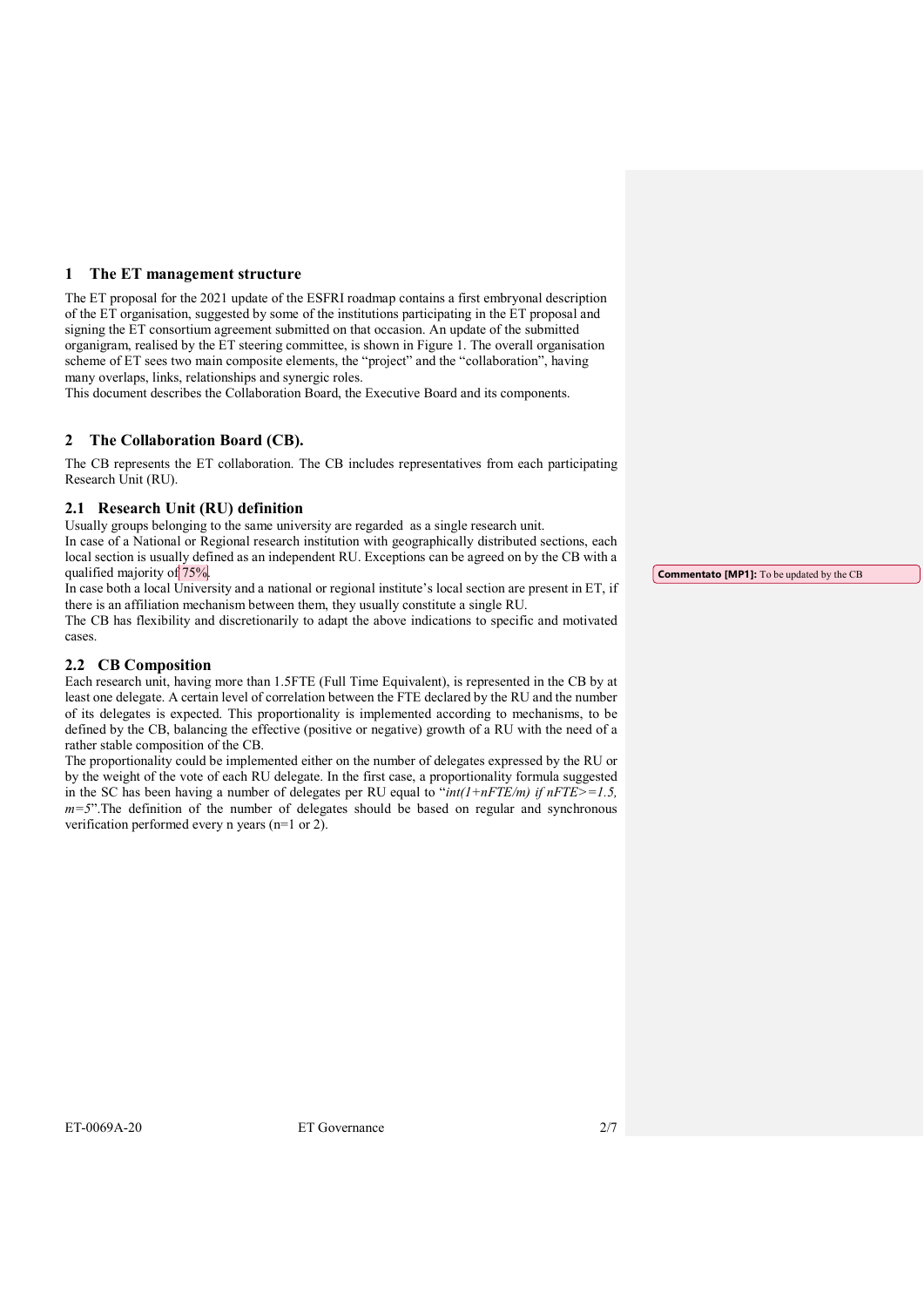

<span id="page-2-1"></span>Figure 1- ET management structure (derived from the ESFRI proposal). Specific Boards are the Instrument Science Board (ISB), the<br>Observational Science Board (OSB), the Site Preparation Board (SPB), the E-Infrastructures Bo *Board (IFB).*

# <span id="page-2-0"></span>**2.3 CB Activities**

The CB elects its Chair for a three-year term. The Chair coordinates the work of the CB. In particular, the Chair calls the meetings of the CB that should take place at least two times a year. Should take place at least two times a year.<br>The CB elects the Spokesperson (SP) for a three-year term.

considered

ET-0069A-20 ET Governance 3/7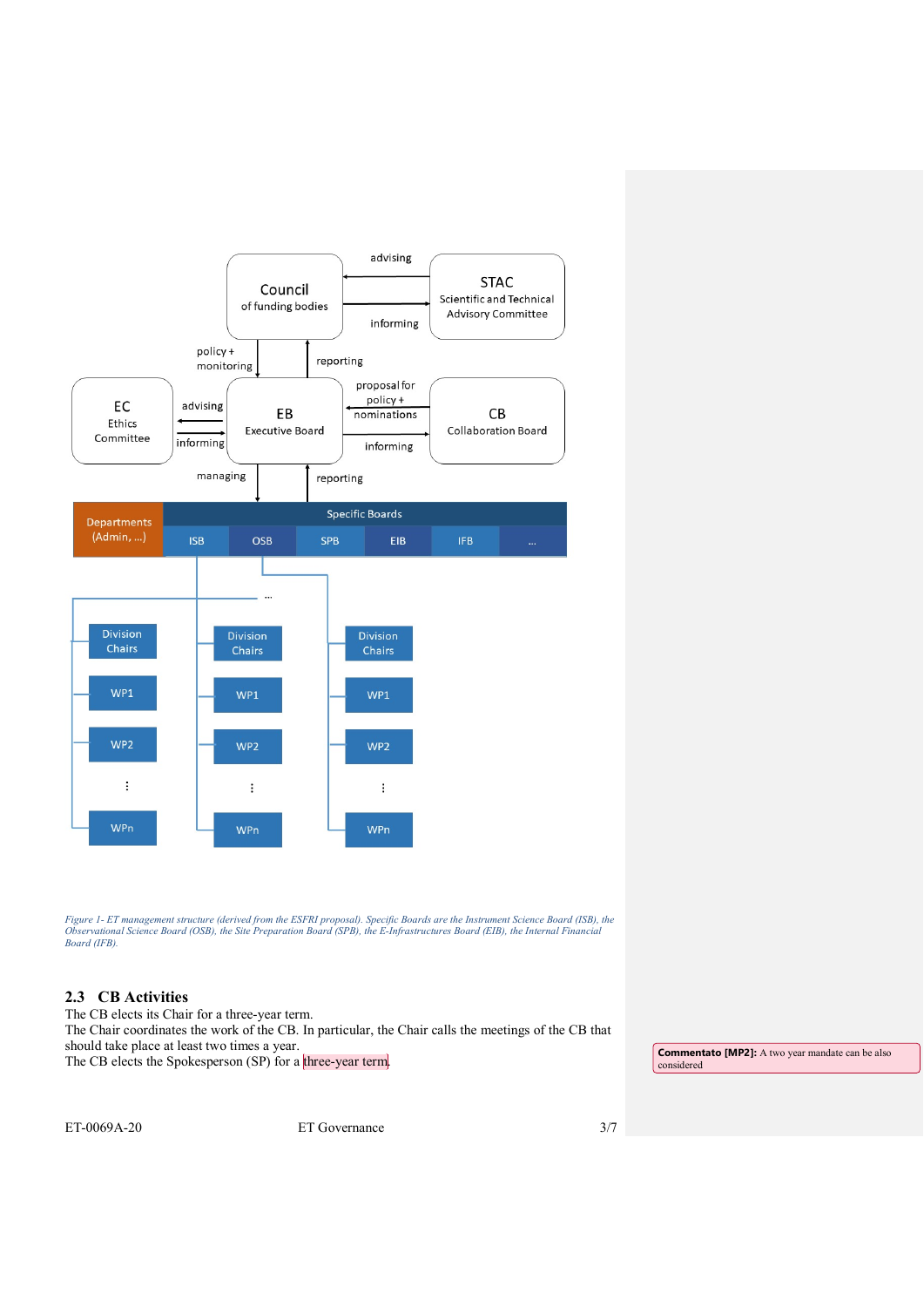The CB defines and suggests the long term strategy of ET.

The CB suggests to the Executive Board (EB) and to the Council the main expenditures and all the members of the EB.

The CB defines the membership rules for the ET collaboration.

The CB defines the publication rules for the collaboration.

The delegate in the CB of each RU has the responsibility to declare the FTE composition of his/her **RU** 

The CB has the duty to verify, according to detailed analytical methods, the effective participation in terms of FTE of each RU. For this purpose, the EB must maintain an activity description (WBS;

…) detailing activity sharing, involvement and roles of the collaboration members.

The CB suggests the chairs of the "specific boards"

The CB decides on the entrance of new research units in the ET collaboration

**In the start-up phase:**

- a) Research units, applying to participate in the ET collaboration, belonging to the institutions who are signatories of the ET consortium agreement submitted to the ESFRI procedure, will be automatically accepted.
- b) Applications have to be submitted to the Steering Committee instead of to the Collaboration Board
- c) In the first year, only one delegate per RU is allowed

# <span id="page-3-0"></span>**2.4 Common funds**

In parallel to the realization and management of a shared budget at project level by the Council, the ET collaboration has the possibility to set up a shared budget at collaboration level by collecting common funds. The CB has the authority to set the amount and the rules of these common funds. Common Funds will probably not be operative in the first one or two years of the collaboration.

# <span id="page-3-1"></span>**2.5 The Spokespersons (SP)**

The Spokesperson

- 1. Represents the Collaboration in front of the Funding Agencies and in the Executive Board (EB); he/she is the main communication channel between EB and CB.
- 2. Is a member of the EB and participates in the EB activities and meetings.
- 3. Proposes the nominations of members of the Executive Board to the Executive Board Manager (EBM) and to the Council, thus forwarding the suggestions of the CB.
- 4. Reports the activities of the Executive Board to the Collaboration Board

# <span id="page-3-2"></span>**3 The Executive Board (EB)**

The Executive Board (EB) is the central body of the ET project, managing its core activities. The EB has the duty to realise the ET infrastructure and to coordinate the design, preparation, assembling and commissioning of the ET observatory.

# <span id="page-3-3"></span>**3.1 The EB composition**

The EB composition will certain change in the different phases of the project, but we can give here a general definition.

The EB is chaired by an Executive Board Manager (EBM).

The EB is subdivided in specific boards that can change according to the different phases of the project. Currently the following specific boards have been identified (see [Figure 1\)](#page-2-1):

- A) The Instrument Science Board (ISB)
- B) The Observational Science Board (OSB)

ET-0069A-20 ET Governance 4/7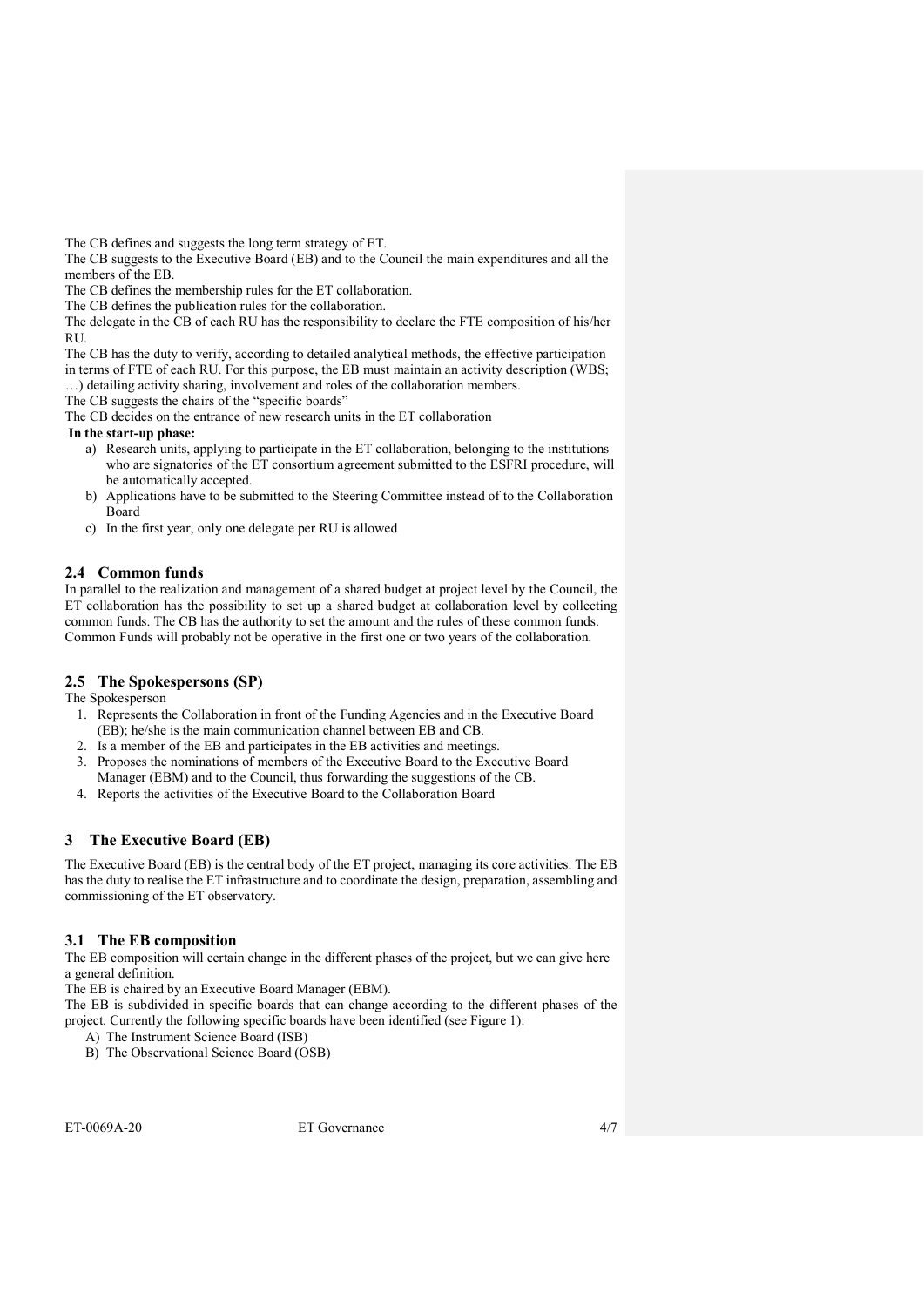- C) The Site Preparation Board (SPB)
- D) The e-Infrastructures Board (EIB)
- E) The Internal Financial Board (IFB)

In the initial phase, the chairs of these specific boards are members of the EB. In future, a delegate of each specific board will sit in the EB.

An administrative department (and other functional department) will be created under the executive board. Their delegates can be members of the EB.

Technical figures (Technical manager, Site Manager, Quality Control, ….), decided by the EBM and endorsed by the Council, can be members of the EB. Some apical roles of the EB can be appointed directly by the ET Council.

## <span id="page-4-0"></span>**3.2 The Executive Board Manager (EBM)**

The Executive Board Manager (EBM) coordinates the activity of the Executive Board (EB). The EBM is appointed by the ET council. In certain phases of the ET life, EBM and spokesperson roles can be played by the same person, having both the roles. This is the case for the start-up phase, until the EBM will be appointed by the ET Council.

#### The EBM:

- 1. Appoints the members of the Executive Board, evaluating the suggestions (or the indications) of the CB, through the spokesperson, and receiving the indications of the Council.
- 2. Chairs the meetings of the Executive Board.
- 3. Coordinates the work of the Project with the support of the Executive Board
- 4. Reports the activity of the Executive Board to the ET Council.
- 5. Supports the SP to prepare the report to the CB.

### <span id="page-4-1"></span>**3.3 The "Specific Boards"**

The Specific Boards are a collection of operative elements of the ET project addressed to the definition, realization and management of specific aspects of the project. Currently the Steering Committee defined one Specific Board, the Instrument Science Board (ISB), is defining the Observational Science Board (OSB) and the Site Preparation Board (OSB) and it is expected to work on the definition of the E-infrastructure Board (EIB) and of the Internal Financial Board (IFB).

### <span id="page-4-2"></span>**3.3.1 The Instrument Science Board (ISB)**

The first objective of the ISB is to deliver the ET Technical Design Report (ET-TDR) of the infrastructure and of the detectors starting from the ET Conceptual Design Report (ET-CDR). The ET-TDR production will be an iterative process and its timing is defined in the overall roadmap of the project.

The second objective of the ISB is to identify the missing technologies and suggest a plan for R&D activities. This must be a living plan, regularly updated. The first delivering of this plan is expected in March 2021.

The current structure of the ISB is shown in [Figure 2.](#page-5-5)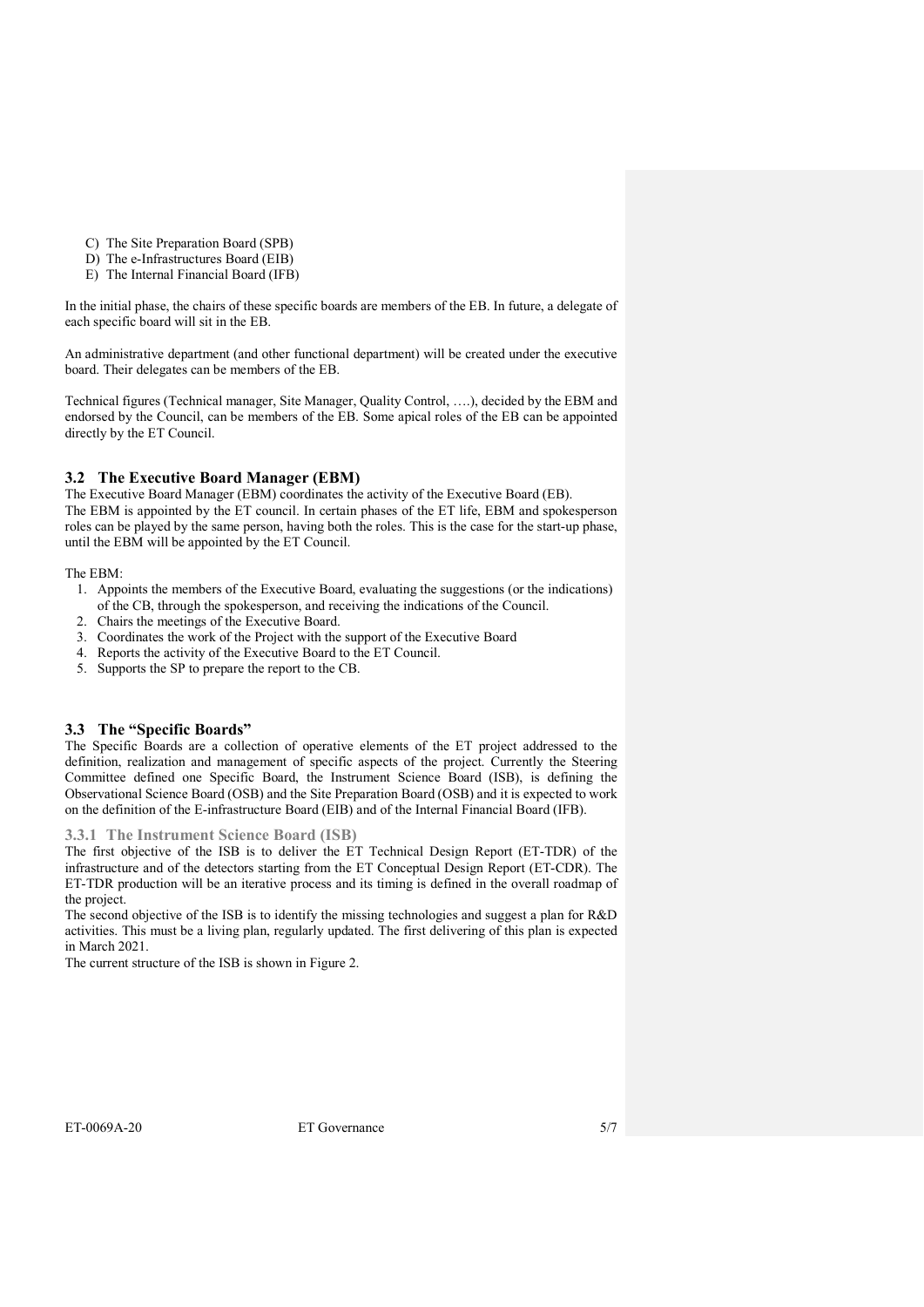

<span id="page-5-5"></span>

### <span id="page-5-0"></span>**3.3.2 The Observational Science Board (OSB)**

The OSB will detail the ET science case, evolving from the current conceptual level toward the future implementation of the data analysis environment of ET. The OSB will detail the possible science in ET, will prepare the data analysis requirements and will indicate the computing requirements for ET. The OSB is currently under discussion in the SC.

#### <span id="page-5-1"></span>**3.3.3 The Site Preparation Board (SPB)**

The SPB will coordinate the effort on the site related activities, formulate the site specifications for Einstein Telescope, and prepare the choice of the site for the Einstein Telescope observatory The composition, organization, and precise mandate of the SPB is currently going to be defined by the SC.

#### <span id="page-5-2"></span>**3.3.4 The E-Infrastructures Board (EIB)**

The EIB will define the specification in terms of computing and storage resources, networking, local and distributed e-infrastructures of ET. It will study the computing models that can be adopted in ET and the synergies with the e-infrastructures available or expected in Europe in the next decade.

#### <span id="page-5-3"></span>**3.3.5 The Internal Finance Board (IFB)**

The IFB will have the mandate to evaluate the financial needs of the ET project, collecting and harmonizing the inputs received from the other technical boards. The IFB will, also, suggest the funding tools needed to the EB to elaborate a financial strategy to be proposed to the Council. The IFB will be discussed inside the SC.

#### <span id="page-5-4"></span>**3.4 The ET council**

The ET council is the apical management body of ET, where the funding agencies are directly represented. Its organization is beyond the scope of this document, but it is expected that a balancing

ET-0069A-20 ET Governance 6/7